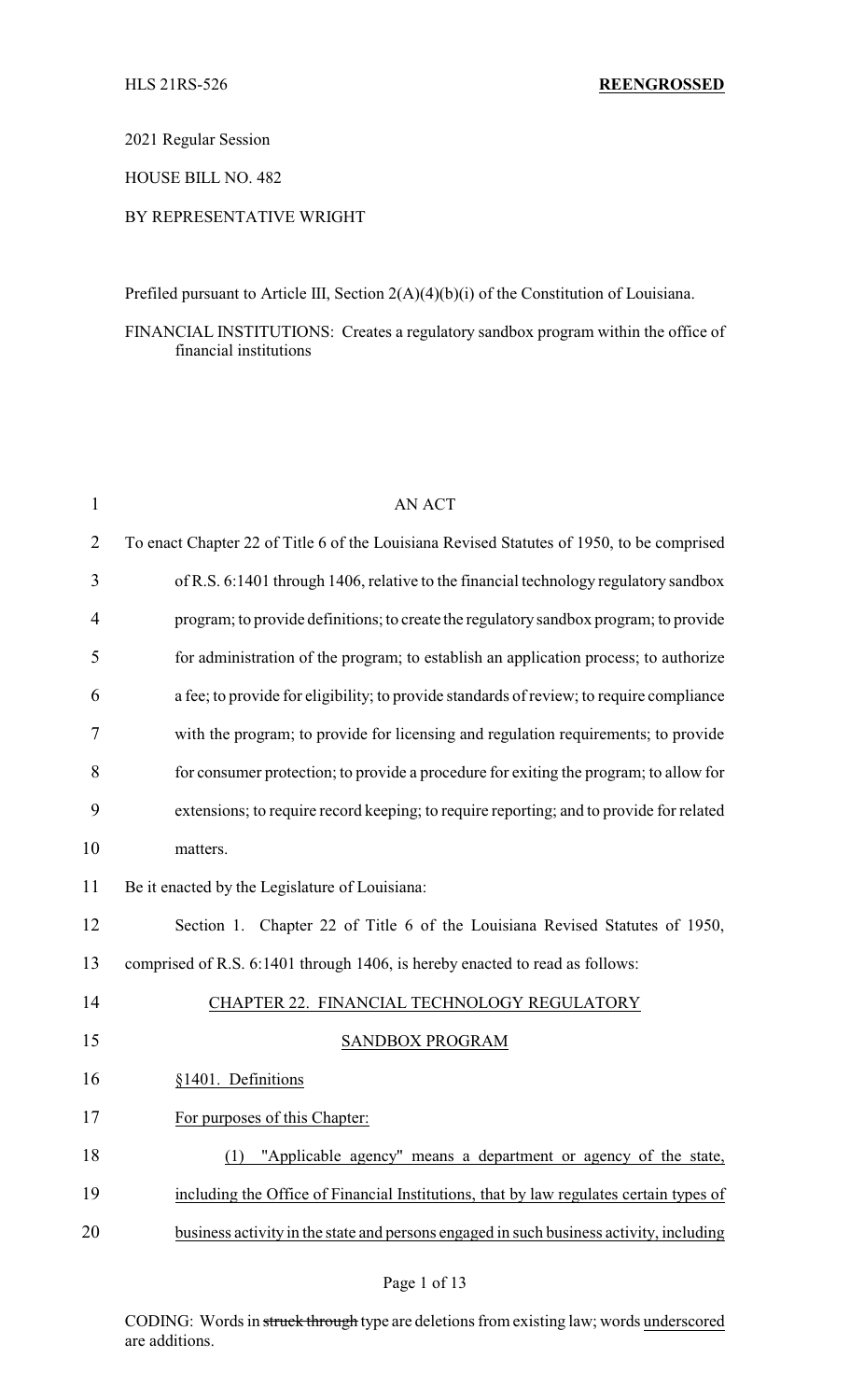| 1  | the issuance of licenses or other types of authorization, which the office determines       |  |  |
|----|---------------------------------------------------------------------------------------------|--|--|
| 2  | would otherwise regulate a sandbox participant.                                             |  |  |
| 3  | (2) "Applicant" means any natural or juridical person who is applying to                    |  |  |
| 4  | participate in the regulatory sandbox.                                                      |  |  |
| 5  | (3) "Blockchain technology" means the use of a digital database containing                  |  |  |
| 6  | records of financial transactions, which can be simultaneously used and shared              |  |  |
| 7  | within a decentralized, publicly accessible network and can record transactions             |  |  |
| 8  | between two parties in a verifiable and permanent way.                                      |  |  |
| 9  | (4) "Consumer" means a person that purchases or otherwise enters into a                     |  |  |
| 10 | transaction or agreement to receive an innovative product or service that is being          |  |  |
| 11 | tested by a sandbox participant.                                                            |  |  |
| 12 | $(5)(a)$ "Financial product or service" means either of the following:                      |  |  |
| 13 | A financial product or financial service that requires state licensure or<br>(i)            |  |  |
| 14 | registration.                                                                               |  |  |
| 15 | (ii) A financial product or financial service that includes a business model,               |  |  |
| 16 | delivery mechanism, or element that may require a license or other authorization to         |  |  |
| 17 | act as a financial institution, enterprise, or other entity that is regulated by this Title |  |  |
| 18 | or any other applicable banking law of this state.                                          |  |  |
| 19 | (b) "Financial product or service" does not include a product or service that               |  |  |
| 20 | is governed by either of the following:                                                     |  |  |
| 21 | Insurance regulation, as provided for in Title 37 of the Louisiana<br>(i)                   |  |  |
| 22 | Administrative Code.                                                                        |  |  |
| 23 | (ii) Louisiana securities law, as provided for in Title 51 of the Louisiana                 |  |  |
| 24 | Revised Statutes of 1950.                                                                   |  |  |
| 25 | "Innovation" means the use or incorporation of a new or emerging<br>(6)                     |  |  |
| 26 | technology or a new use of existing technology, including blockchain technology,            |  |  |
| 27 | to address a problem, provide a benefit, or otherwise offer a product, service,             |  |  |
| 28 | business model, or delivery mechanism that is not known by the office to have a             |  |  |
| 29 | comparable widespread offering in the state.                                                |  |  |

# Page 2 of 13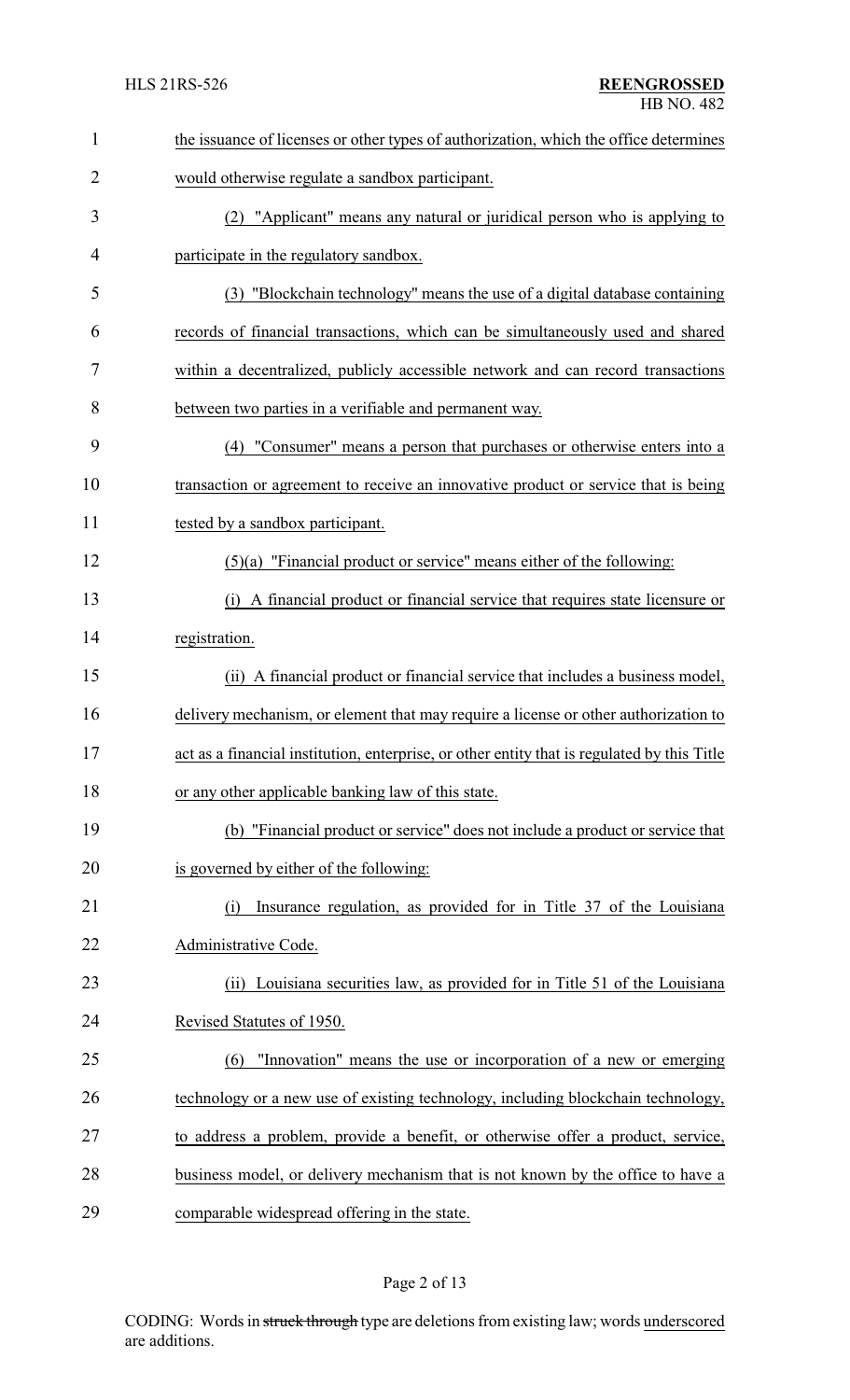| $\mathbf{1}$ | "Innovative product or service" means a financial product or service that              |
|--------------|----------------------------------------------------------------------------------------|
| 2            | includes an innovation.                                                                |
| 3            | (8) "Office" means Office of Financial Institutions.                                   |
| 4            | (9) "Regulatory sandbox" means the regulatory sandbox program established              |
| 5            | in R.S. 6:1402, which allows a person to temporarily test an innovative product or     |
| 6            | service on a limited basis without otherwise being licensed or authorized to act under |
| 7            | the laws of this state.                                                                |
| 8            | (10) "Sandbox participant" means a person whose application to participate             |
| 9            | in the regulatory sandbox is approved in accordance with the provisions of this        |
| 10           | Chapter.                                                                               |
| 11           | (11) "Test" means to provide an innovative product or service in accordance            |
| 12           | with the provisions of this Chapter.                                                   |
| 13           | Regulatory sandbox program; creation; administration; standards and<br>§1402.          |
| 14           | procedure for application; fees allowed; consultation; standards of review;            |
| 15           | procedure for approval and denial                                                      |
| 16           | A. The office shall create and maintain a regulatory sandbox program.                  |
| 17           | B. In administering the regulatory sandbox, the office shall do each of the            |
| 18           | following:                                                                             |
| 19           | Consult with each applicable agency.<br>(1)                                            |
| 20           | Establish a procedure allowing a person to obtain limited access to the<br>(2)         |
| 21           | market in this state, in order to test an innovative product or service without        |
| 22           | obtaining a license or other authorization that is otherwise required.                 |
| 23           | C. The office may enter into agreements with, or follow the best practices             |
| 24           | of, the Consumer Financial Protection Bureau or other states that are administering    |
| 25           | similar programs.                                                                      |
| 26           | D. An applicant for the regulatory sandbox shall submit an application to the          |
| 27           | office. The office shall prescribe the form of the application and the application is  |
| 28           | to achieve all of the following:                                                       |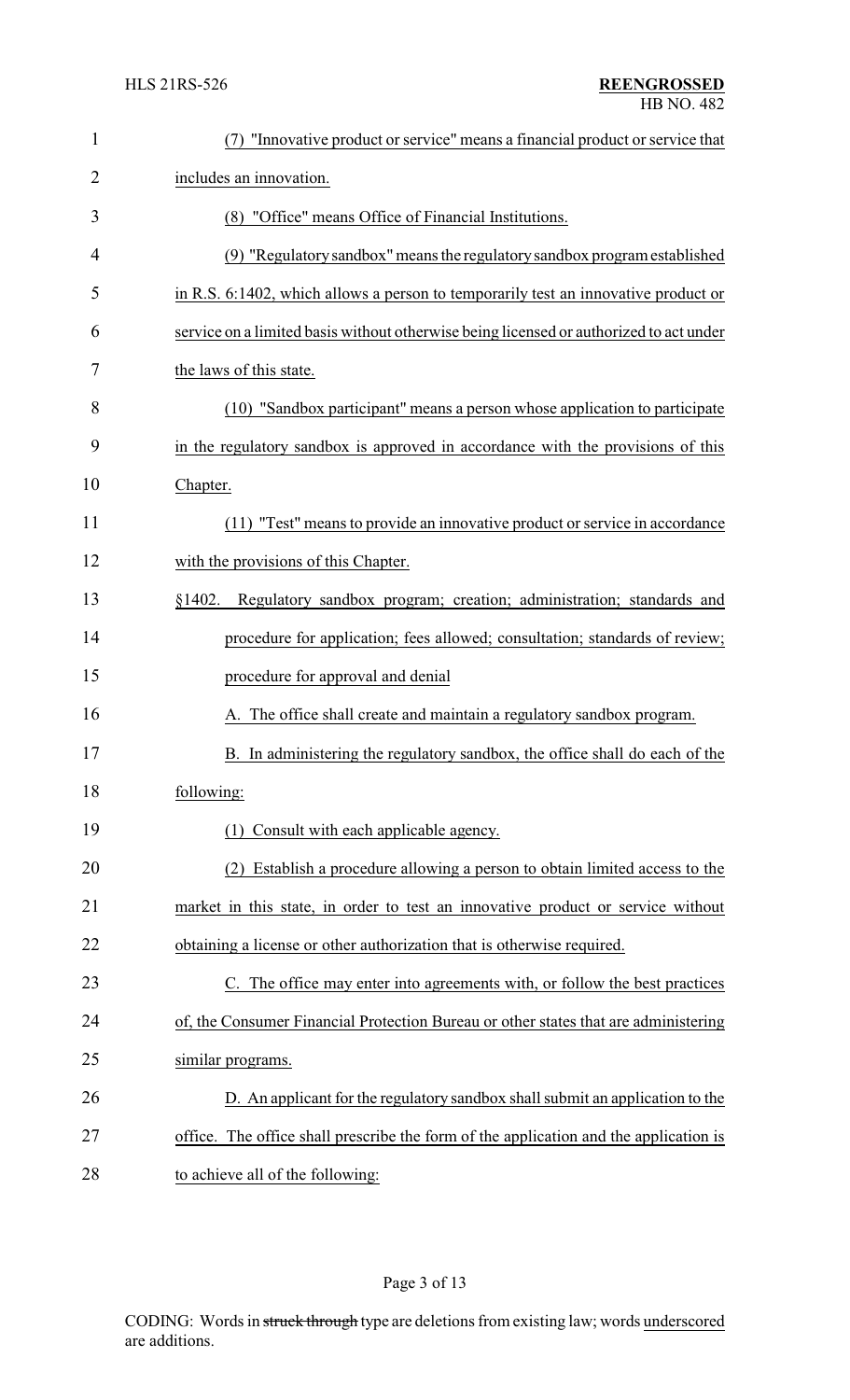| $\mathbf{1}$ | (1) Allow the applicant to demonstrate that he is subject to the jurisdiction           |  |
|--------------|-----------------------------------------------------------------------------------------|--|
| 2            | of the state.                                                                           |  |
| 3            | (2) Allow the applicant to demonstrate that he has established a physical               |  |
| 4            | location in the state, where testing will be developed and performed and where all      |  |
| 5            | required records, documents, and data will be maintained.                               |  |
| 6            | (3) Allow the applicant to provide relevant personal and contact information            |  |
| 7            | for the applicant including legal names, addresses, telephone numbers, email            |  |
| 8            | addresses, website addresses, and other information required by the office.             |  |
| 9            | (4) Allow the applicant to disclose criminal convictions of the applicant or            |  |
| 10           | other participating personnel.                                                          |  |
| 11           | (5) Allow the applicant to demonstrate that he has the necessary personnel,             |  |
| 12           | financial and technical expertise, and access to capital required to participate in the |  |
| 13           | regulatory sandbox.                                                                     |  |
| 14           | (6) Allow the applicant to demonstrate that he has developed a plan to test,            |  |
| 15           | monitor, and assess the innovative product or service.                                  |  |
| 16           | Allow the applicant to provide a description of the innovative product or<br>(7)        |  |
| 17           | service to be tested, including statements regarding all of the following:              |  |
| 18           | (a) How the innovative product or service is subject to licensing or other              |  |
| 19           | authorization requirements outside of the regulatory sandbox.                           |  |
| 20           | (b) How the innovative product or service would benefit consumers.                      |  |
| 21           | (c) How the innovative product or service is different from other products              |  |
| 22           | or services available in the state.                                                     |  |
| 23           | (d) What risks, if any, may confront consumers who purchase or use the                  |  |
| 24           | innovative product or service.                                                          |  |
| 25           | (e) How participating in the regulatory sandbox would enable a successful               |  |
| 26           | test of the innovative product or service.                                              |  |
| 27           | A description of the proposed testing plan, including estimated time<br>(f)             |  |
| 28           | periods for beginning the test, ending the test, and obtaining necessary licensure or   |  |
| 29           | authorizations after the testing is complete.                                           |  |

# Page 4 of 13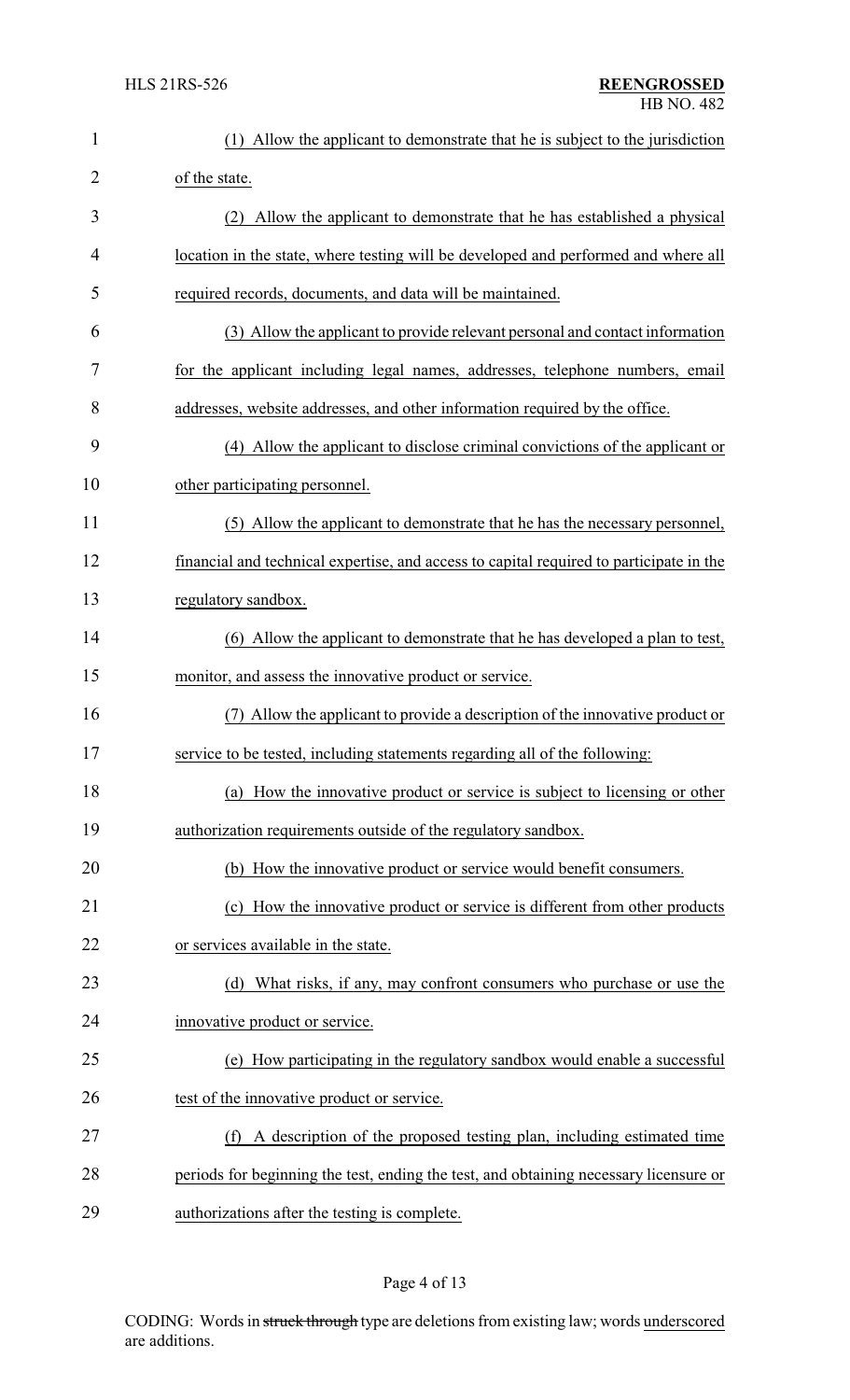| $\mathbf{1}$ | (g) A description of how the applicant will perform ongoing duties after the            |  |  |
|--------------|-----------------------------------------------------------------------------------------|--|--|
| 2            | testing is complete.                                                                    |  |  |
| 3            | The manner in which the applicant will end the test and protect<br>(h)                  |  |  |
| 4            | consumers if the test fails.                                                            |  |  |
| 5            | Allow the applicant to provide any other required information as<br>(8)                 |  |  |
| 6            | determined by the office.                                                               |  |  |
| 7            | E. The office may collect an application fee from an applicant that is set in           |  |  |
| 8            | accordance with state law.                                                              |  |  |
| 9            | F. An applicant shall file a separate application for each innovative product           |  |  |
| 10           | or service that the applicant wants to test.                                            |  |  |
| 11           | G. After an application is filed, the office may seek additional information            |  |  |
| 12           | from the applicant as the office deems necessary.                                       |  |  |
| 13           | H. Subject to the provisions of Subsection I of this Section, not later than            |  |  |
| 14           | ninety days after the day on which a completed application is received by the office,   |  |  |
| 15           | the office shall inform the applicant as to whether the applicant is approved for entry |  |  |
| 16           | into the regulatory sandbox.                                                            |  |  |
| 17           | I. The office and an applicant may mutually agree to extend the ninety-day              |  |  |
| 18           | time period provided for in Subsection H of this Section.                               |  |  |
| 19           | J.(1) In reviewing an application pursuant to this Section, the office shall            |  |  |
| 20           | consult with, and get approval from, each applicable agency before admitting an         |  |  |
| 21           | applicant into the regulatory sandbox.                                                  |  |  |
| 22           | (2) In consulting with an applicable agency, pursuant to Paragraph (1) of this          |  |  |
| 23           | Subsection, the office shall seek information to determine the following:               |  |  |
| 24           | If the applicable agency has previously issued a license or other<br>(a)                |  |  |
| 25           | authorization to the applicant.                                                         |  |  |
| 26           | If the applicable agency has previously investigated, sanctioned, or<br>(b)             |  |  |
| 27           | pursued legal action against the applicant.                                             |  |  |
| 28           | (c) If the applicant could obtain a license or other authorization from the             |  |  |
| 29           | applicable agency after exiting the regulatory sandbox.                                 |  |  |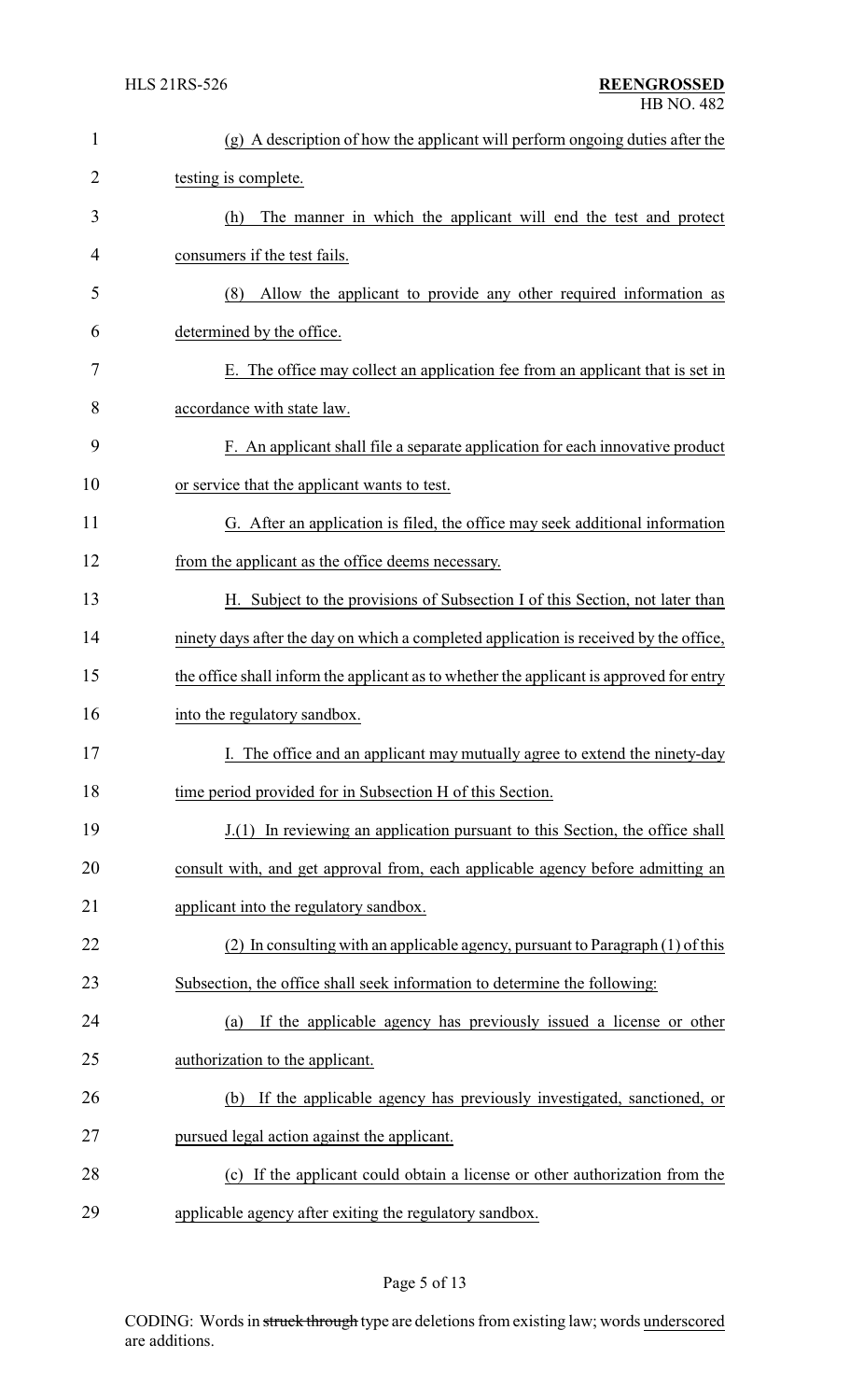| $\mathbf{1}$   | (d) Which licensure requirements or other regulations, if any, should not be              |  |
|----------------|-------------------------------------------------------------------------------------------|--|
| $\overline{2}$ | waived even if the applicant is accepted into the regulatory sandbox.                     |  |
| 3              | K. In reviewing an application pursuant to this Section, the office shall                 |  |
| $\overline{4}$ | consider whether a competitor to the applicant is or has been a sandbox participant       |  |
| 5              | and, if so, weigh that as a factor in favor of allowing the applicant to also become a    |  |
| 6              | sandbox participant.                                                                      |  |
| 7              | L. If the office and each applicable agency approve admitting an applicant                |  |
| 8              | into the regulatory sandbox, an applicant shall become a sandbox participant.             |  |
| 9              | The office may deny any application submitted pursuant to this<br>M(1)                    |  |
| 10             | Section, for any reason, at the office's discretion.                                      |  |
| 11             | (2) If the office denies an application submitted pursuant to this Section, the           |  |
| 12             | office shall provide to the applicant a written description of the reasons for the denial |  |
| 13             | as a sandbox participant.                                                                 |  |
| 14             | §1403. Scope of the regulatory sandbox                                                    |  |
| 15             | A. If the office approves an application pursuant to R.S. 6:1402, the sandbox             |  |
| 16             | participant has twenty-four months after the day on which the application was             |  |
| 17             | approved, in which to test the innovative product or service described in the sandbox     |  |
| 18             | participant's application.                                                                |  |
| 19             | B. An innovative product or service that is tested within the regulatory                  |  |
| 20             | sandbox is subject to the following conditions:                                           |  |
| 21             | Consumers shall be residents of the state.<br>(1)                                         |  |
| 22             | (2) The office may, on a case-by-case basis, specify the maximum number                   |  |
| 23             | of consumers who may transact through or enter into an agreement to use the               |  |
| 24             | innovative product or service.                                                            |  |
| 25             | (3) If a sandbox participant is testing a consumer loan, the office may, on               |  |
| 26             | a case-by-case basis, specify the maximum amount of an individual loan that may           |  |
| 27             | be issued to an individual consumer and the maximum amount of aggregate loans             |  |
| 28             | that may be issued to an individual consumer.                                             |  |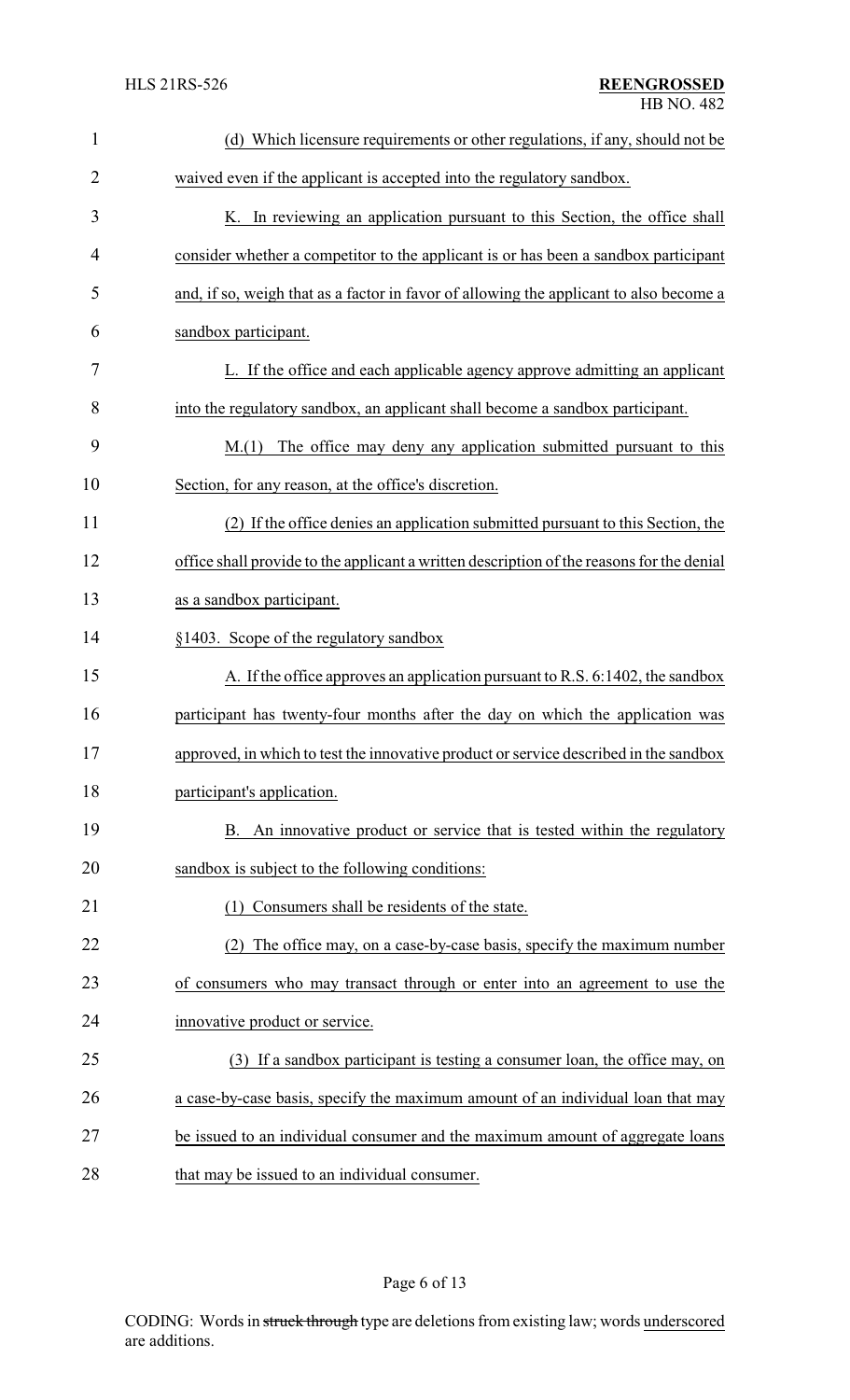| $\mathbf{1}$ | If a sandbox participant testing an innovative product or service that<br>(4)            |  |
|--------------|------------------------------------------------------------------------------------------|--|
| 2            | would normally require a money transmitters license under state law, the office may,     |  |
| 3            | on a case-by-case basis, specify the maximum amount of a single transaction for an       |  |
| 4            | individual consumer and the maximum aggregate number of transactions for an              |  |
| 5            | individual consumer.                                                                     |  |
| 6            | C. This Section does not restrict a sandbox participant who holds a license              |  |
| 7            | or other authorization in another jurisdiction from acting in accordance with that       |  |
| 8            | license or other authorization.                                                          |  |
| 9            | D. A sandbox participant shall be deemed to possess an appropriate license               |  |
| 10           | under the laws of this state for the purposes of any provision of federal law requiring  |  |
| 11           | state licensure or authorization.                                                        |  |
| 12           | E. Except as otherwise provided in this Chapter, including Subsections F and             |  |
| 13           | G of this Section, a sandbox participant who is testing an innovative product or         |  |
| 14           | service is not subject to state laws that regulate financial products or services.       |  |
| 15           | The office may determine that certain state laws that regulate a<br>F(1)                 |  |
| 16           | financial product or service apply to a sandbox participant only if the office, at the   |  |
| 17           | office's sole discretion, determines that the following conditions are met:              |  |
| 18           | An applicant's plan to protect consumers will not adequately protect<br>(a)              |  |
| 19           | consumers from the harm the state law addresses.                                         |  |
| 20           | (b) The benefits to consumers of applying the law outweigh the potential                 |  |
| 21           | benefits to consumers from increased competition, innovation, and consumer access        |  |
| 22           | that waiving the law, in conjunction with the applicant's ability to compensate          |  |
| 23           | consumers who may be harmed, would provide.                                              |  |
| 24           | If the office determines that certain state laws that regulate a financial               |  |
| 25           | product or service apply to a sandbox participant, the office shall notify the sandbox   |  |
| 26           | participant of the specific regulatory provisions that apply to the sandbox participant. |  |
| 27           | Notwithstanding any other provision of this Chapter, a sandbox<br>G.                     |  |
| 28           | participant does not have immunity related to any criminal offense committed during      |  |
| 29           | the sandbox participant's participation in the regulatory sandbox.                       |  |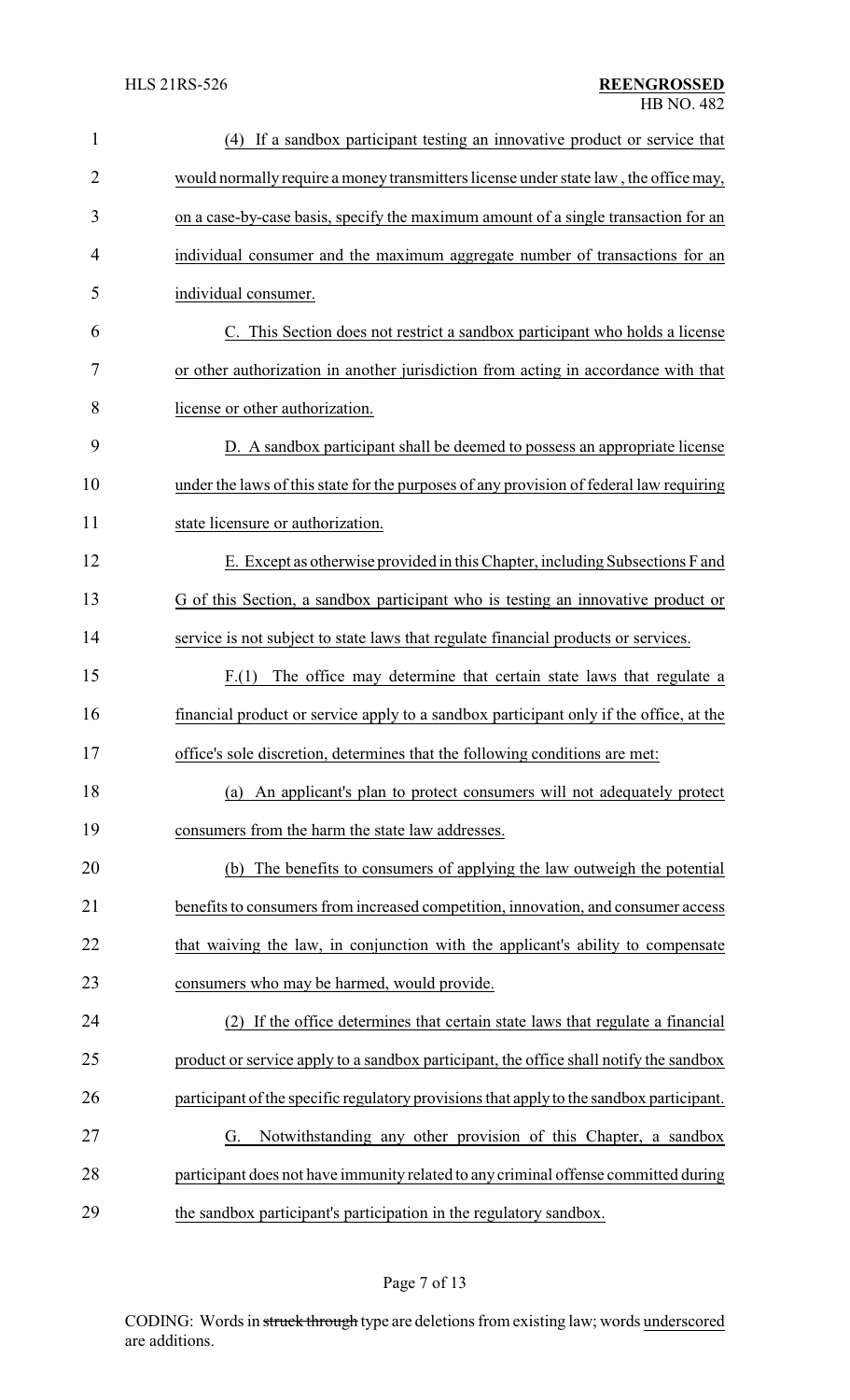| $\mathbf{1}$   | H. By written notice, the office may end a sandbox participant's participation         |  |  |
|----------------|----------------------------------------------------------------------------------------|--|--|
| $\overline{2}$ | in the regulatory sandbox at any time and for any reason, including if the office      |  |  |
| 3              | determines a sandbox participant is not operating in good faith to bring an innovative |  |  |
| 4              | product or service to market.                                                          |  |  |
| 5              | §1403. Consumer protection                                                             |  |  |
| 6              | A. Prior to providing an innovative product or service to a consumer, a                |  |  |
| 7              | sandbox participant shall disclose all of the following to the consumer:               |  |  |
| 8              | The name and contact information of the sandbox participant.<br>(1)                    |  |  |
| 9              | That the innovative product or service is authorized pursuant to the<br>(2)            |  |  |
| 10             | regulatory sandbox and, if applicable, that the sandbox participant does not have a    |  |  |
| 11             | license or other authorization to provide a product or service under state laws that   |  |  |
| 12             | regulate products or services outside the regulatory sandbox.                          |  |  |
| 13             | (3) That the innovative product or service is undergoing testing and may not           |  |  |
| 14             | function as intended and may expose the customer to financial risk.                    |  |  |
| 15             | That the provider of the innovative product or service is not immune<br>(4)            |  |  |
| 16             | from civil liability for any losses or damages caused by the innovative product or     |  |  |
| 17             | service.                                                                               |  |  |
| 18             | That the state does not endorse or recommend the innovative product or<br>(5)          |  |  |
| 19             | service.                                                                               |  |  |
| 20             | That the innovative product or service is a temporary test that may be<br>(6)          |  |  |
| 21             | discontinued at the end of the testing period.                                         |  |  |
| 22             | The expected end date of the testing period.                                           |  |  |
| 23             | (8) That a consumer may contact the office to file a complaint regarding the           |  |  |
| 24             | innovative product or service being tested and provide the office's telephone number   |  |  |
| 25             | and website address where a complaint may be filed.                                    |  |  |
| 26             | The disclosures required by Subsection A of this Section shall be<br>В.                |  |  |
| 27             | provided to a consumer in a clear and conspicuous form and, for an internet or         |  |  |
| 28             | application-based innovative product or service, a consumer shall acknowledge          |  |  |
| 29             | receipt of the disclosure before a transaction may be completed.                       |  |  |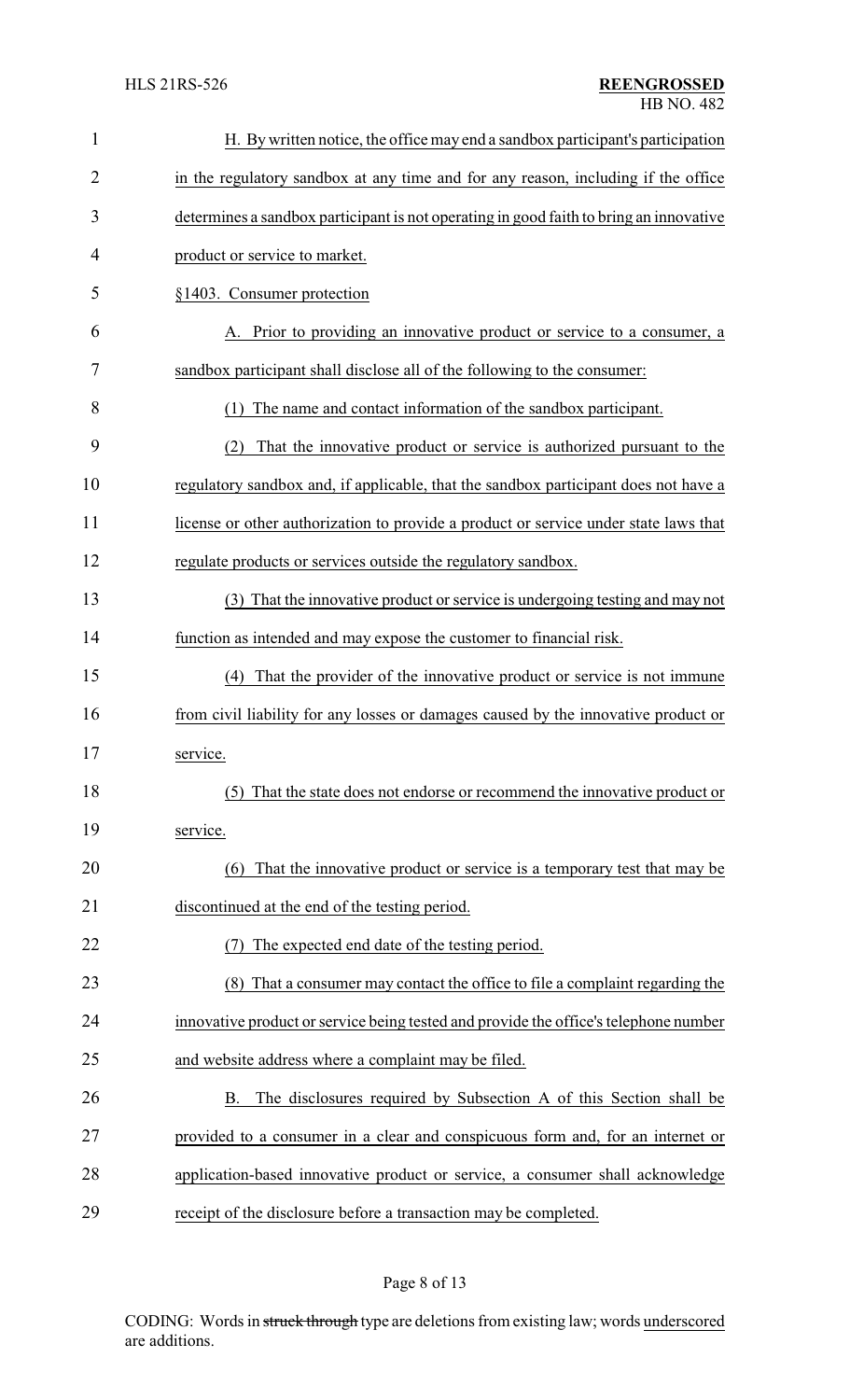| $\mathbf{1}$   | C. The office may require that a sandbox participant make additional                      |  |
|----------------|-------------------------------------------------------------------------------------------|--|
| $\overline{2}$ | disclosures to a consumer.                                                                |  |
| 3              | §1404. Requirements for exit                                                              |  |
| 4              | A. At least thirty days prior to the end of the twenty-four month regulatory              |  |
| 5              | sandbox testing period, a sandbox participant shall notify the office of either of the    |  |
| 6              | following:                                                                                |  |
| 7              | (1) That the sandbox participant will exit the regulatory sandbox, discontinue            |  |
| 8              | the sandbox participant's test, and stop offering any innovative product or service in    |  |
| 9              | the regulatory sandbox within sixty days after the day on which the twenty-four           |  |
| 10             | month testing period ends.                                                                |  |
| 11             | That the sandbox participant will seek an extension in accordance with                    |  |
| 12             | R.S. 6:1405.                                                                              |  |
| 13             | B. Subject to Subsection C of this Section, if the office does not receive                |  |
| 14             | notification as required by Subsection A of this Section, the regulatory sandbox          |  |
| 15             | testing period ends at the end of the twenty-four month testing period and the            |  |
| 16             | sandbox participant shall immediately stop offering each innovative product or            |  |
| 17             | service being tested.                                                                     |  |
| 18             | C. If a test includes offering an innovative product or service that requires             |  |
| 19             | ongoing duties, such as servicing a loan, the sandbox participant shall continue to       |  |
| 20             | fulfill those duties or arrange for another person to fulfill those duties after the date |  |
| 21             | on which the sandbox participant exits the regulatory sandbox.                            |  |
| 22             | §1405. Extensions                                                                         |  |
| 23             | Not later than thirty days before the end of the twenty-four month                        |  |
| 24             | regulatory sandbox testing period, a sandbox participant may request an extension         |  |
| 25             | of the regulatory sandbox testing period for the purpose of obtaining a license or        |  |
| 26             | other authorization required by law.                                                      |  |
| 27             | B. The office shall grant or deny a request for an extension in accordance                |  |
| 28             | with Subsection A of this Section by the end of the twenty-four month regulatory          |  |
| 29             | sandbox testing period.                                                                   |  |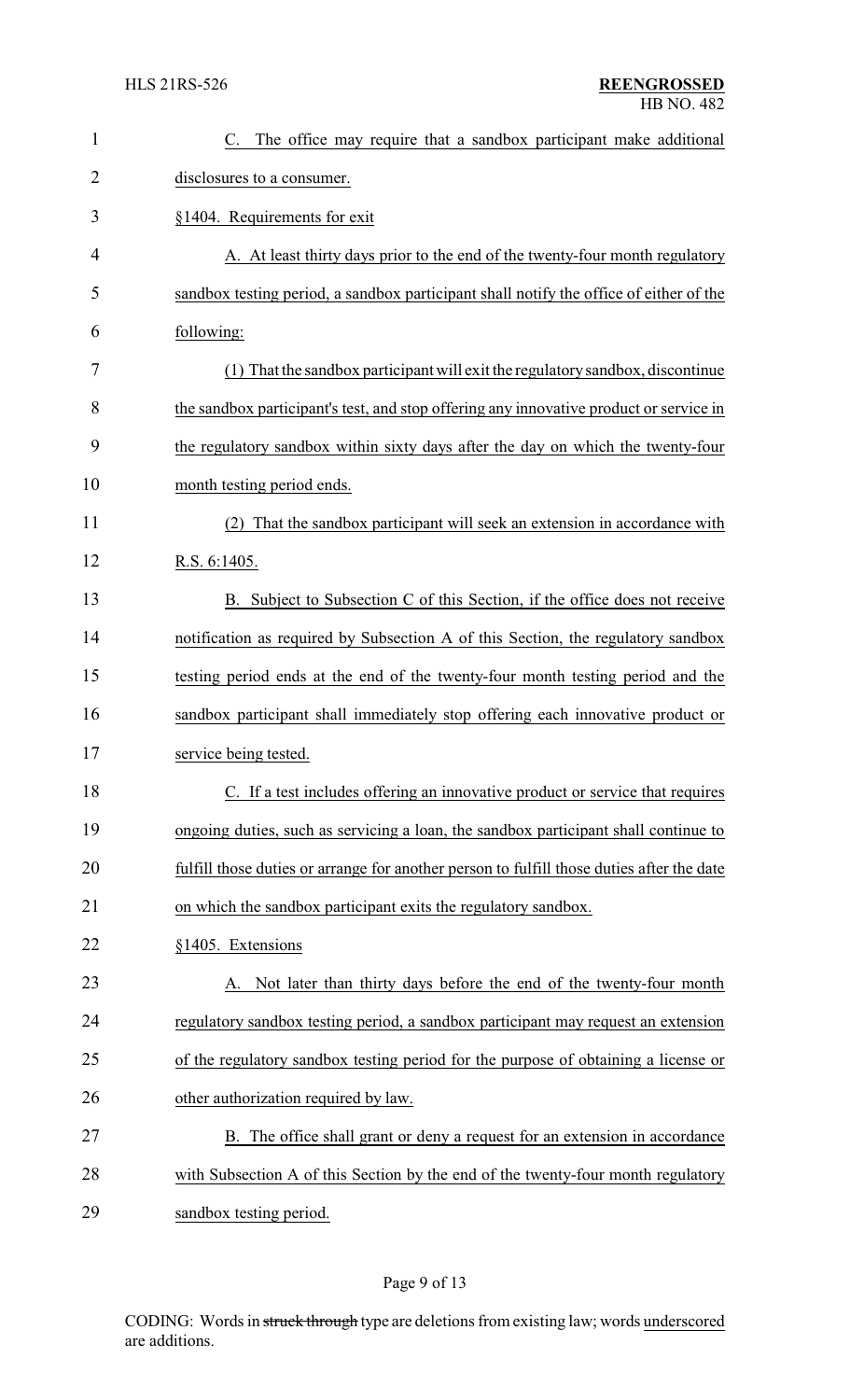| $\mathbf{1}$   | C. The office may grant an extension in accordance with this Section for not            |  |
|----------------|-----------------------------------------------------------------------------------------|--|
| $\overline{2}$ | more than six months after the end of the regulatory sandbox testing period.            |  |
| 3              | D. A sandbox participant who obtains an extension in accordance with this               |  |
| 4              | Section shall provide the office with a written report every three months that          |  |
| 5              | provides an update on efforts to obtain a license or other authorization required by    |  |
| 6              | law, including any applications submitted for licensure or other authorization, any     |  |
| 7              | rejected applications, and any issued licenses or other authorization.                  |  |
| 8              | §1406. Recordkeeping; reporting requirements                                            |  |
| 9              | A. A sandbox participant shall retain records, documents, and data produced             |  |
| 10             | in the ordinary course of business regarding an innovative product or service tested    |  |
| 11             | in the regulatory sandbox.                                                              |  |
| 12             | B. If an innovative product or service fails before the end of a testing period,        |  |
| 13             | the sandbox participant shall notify the office and report on actions taken by the      |  |
| 14             | sandbox participant to ensure consumers have not been harmed as a result of the         |  |
| 15             | failure.                                                                                |  |
| 16             | The office may establish periodic reporting requirements for a sandbox                  |  |
| 17             | participant.                                                                            |  |
| 18             | D. The office may request records, documents, and data from a sandbox                   |  |
| 19             | participant and, upon the office's request, a sandbox participant shall make the        |  |
| 20             | records, documents, and data available for inspection by the office.                    |  |
| 21             | If the office determines that a sandbox participant has engaged in, is                  |  |
| 22             | engaging in, or is about to engage in any practice or transaction that is in violation  |  |
| 23             | of this Chapter or that constitutes a violation of a state or federal criminal law, the |  |
| 24             | office may remove a sandbox participant from the regulatory sandbox.                    |  |
| 25             | F. On or before October first of each year, the office shall provide an annual          |  |
| 26             | written report to the House Committee on Commerce and Senate Committee on               |  |
| 27             | Commerce, Consumer Protection, and International Affairs. The report is to provide      |  |
| 28             | information regarding each sandbox participant and make recommendations relative        |  |
| 29             | to the effectiveness of the regulatory sandbox.                                         |  |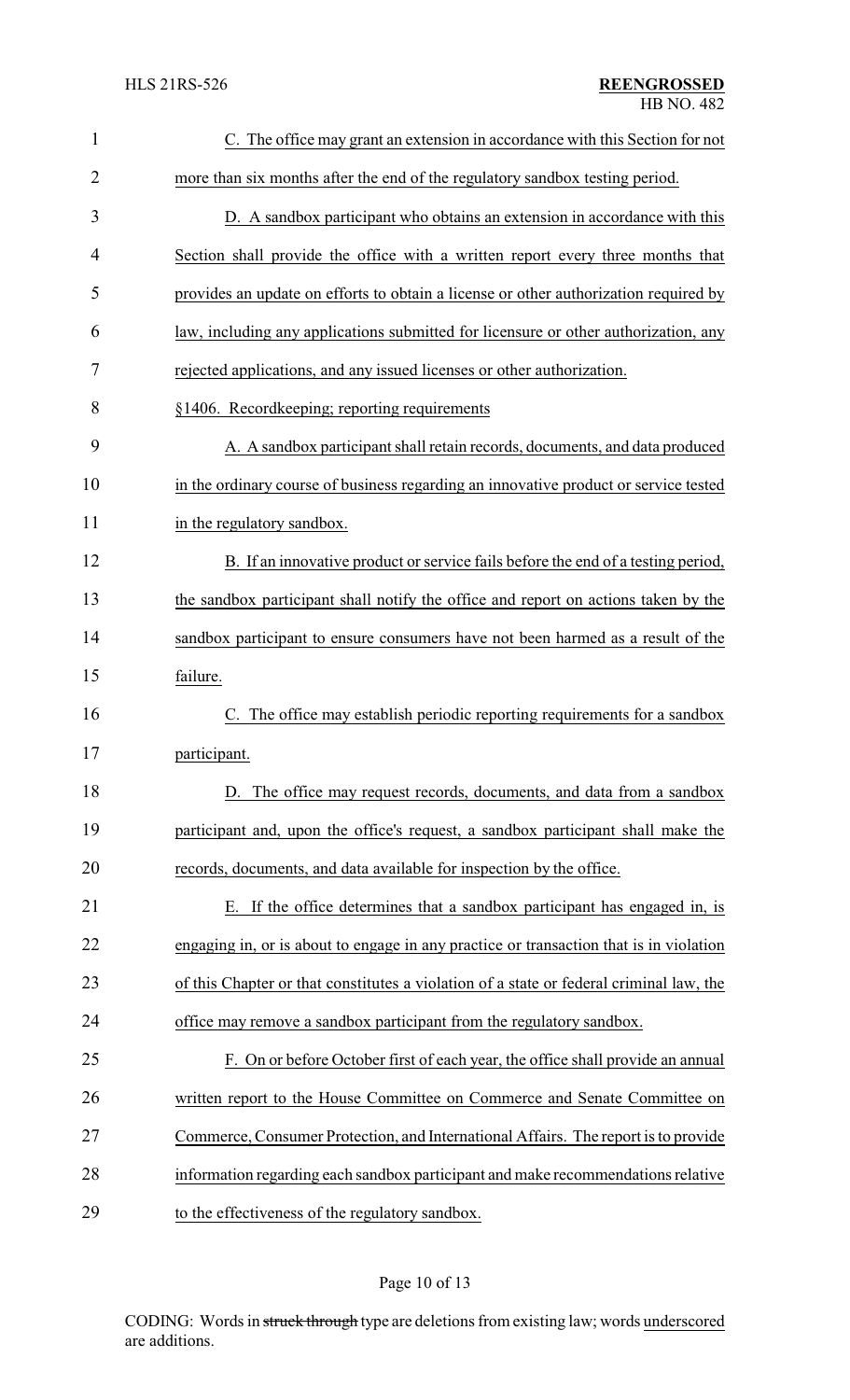#### DIGEST

The digest printed below was prepared by House Legislative Services. It constitutes no part of the legislative instrument. The keyword, one-liner, abstract, and digest do not constitute part of the law or proof or indicia of legislative intent. [R.S. 1:13(B) and 24:177(E)]

| HB 482 Reengrossed | 2021 Regular Session | Wright |
|--------------------|----------------------|--------|
|--------------------|----------------------|--------|

**Abstract:** Creates a regulatory sandbox program to be administered by the Office of Financial Institutions.

Proposed law defines "applicable agency", "applicant", "blockchain technology", "consumer", "office", "financial product or service", "innovation", "innovative product or service", "regulatory sandbox", "sandbox participant", and "test".

Proposed law requires the Office of Financial Institutions ("office") to create a regulatory sandbox program and imposes duties relative to the administration of the program.

Proposed law requires the office to produce an application that an applicant can use to apply for the program, and provides the information that is to be gathered through the application.

Proposed law allows the office to collect an application fee from the applicant in accordance with present law.

Proposed law requires an applicant to submit a separate application for each innovative product or service the applicant wants to test.

Proposed law allows the office to seek additional information, outside of the information required in proposed law from the applicant.

Proposed law requires the office to notify an applicant of the approval or rejection of his application within 90 days from the submission of the application.

Proposed law allows for a mutually agreed upon extension of the 90-day requirement.

Proposed law requires the office to consult with applicable agencies and provides parameters and procedures for the consultation.

Proposed law requires the office to consider an applicant's competitors in making a determination on the approval or denial of the application.

Proposed law allows the office to deny an application for any reason, but requires the office to provide a written explanation to the applicant.

Proposed law provides a 24-month period for a participant to test the innovative product or service.

Proposed law provides conditions for the testing of the innovative product or service.

Proposed law provides specific conditions for the testing of a consumer loan and for testing a product or service that would normally require a money transmitter's license under present law.

Proposed law provides that a participant who is engaged in the 24-month testing process, is deemed to have any necessary licenses for purposes of present law.

### Page 11 of 13

CODING: Words in struck through type are deletions from existing law; words underscored are additions.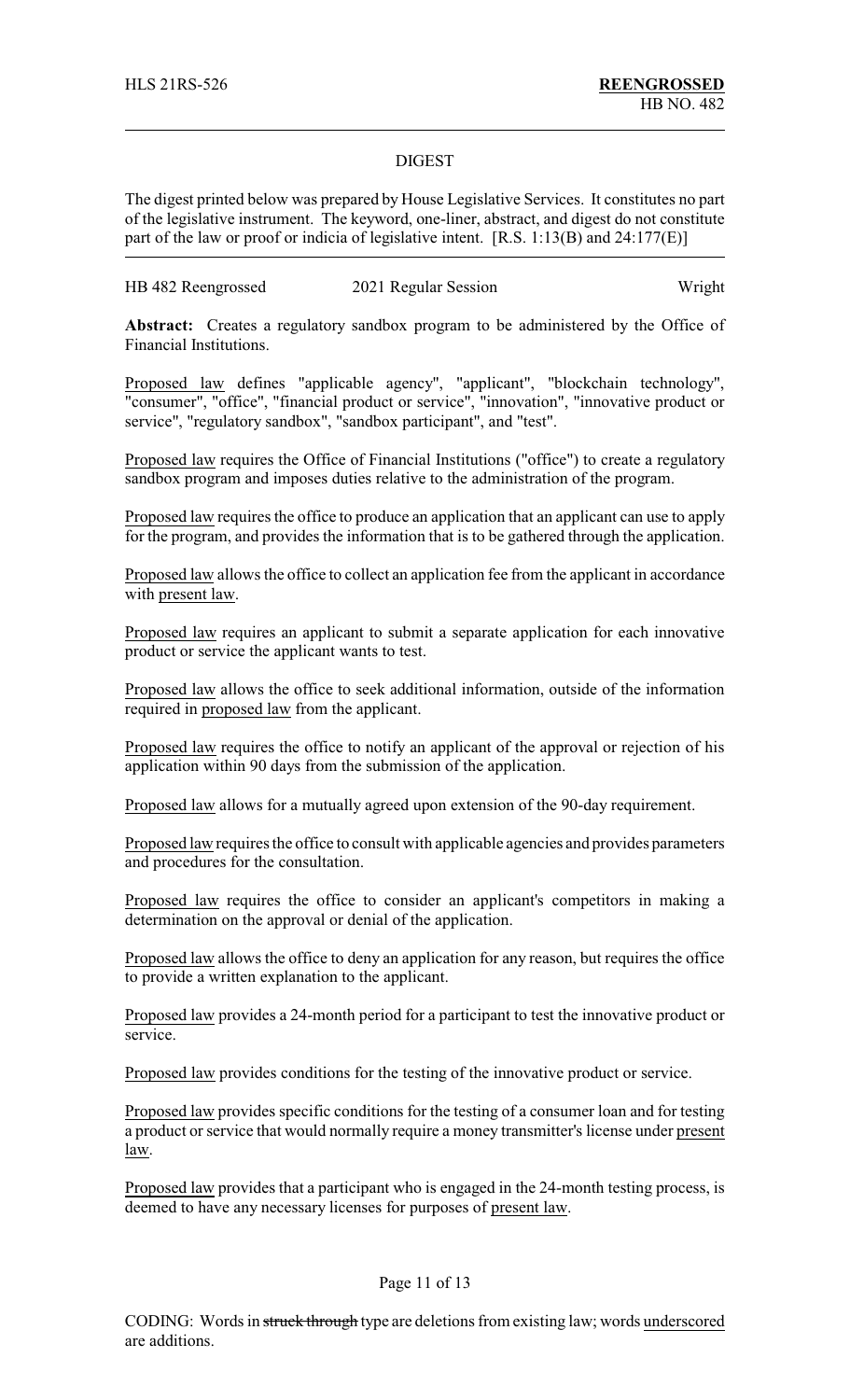Proposed law provides that a participant who is engaged in the 24-month testing process is not subject to provisions of present law that regulate financial products or services, but allows the office to determine that some provisions of present law remain applicable under certain conditions.

Proposed law requires the office to notify a participant of the provisions of present law that are still applicable, if the office has determined that the provisions still apply.

Proposed law does not give a participant immunity related to any criminal offense.

Proposed law allows the office to end a participant's involvement in the program at any time and for any reason and requires the office to provide written notice to the participant.

Proposed law requires a participant to disclose certain information to a consumer prior to providing the product or service to the consumer. The information is to be disclosed in a clear and conspicuous form and the consumer is required to acknowledge receipt.

Proposed law allows the office to add to the list of information that is to be disclosed to a consumer.

Proposed law requires a participant to notify the office of his intention to exit or extend his participation in the sandbox program at least 30 days prior to the end of the 24-month testing period. If the participant does not provide this notification in the manner required, proposed law provides that the test period ends at the end of the 24-month period, and prohibits the applicant from offering the product or service being tested.

Proposed law requires the participant to ensure that for any products or services that require ongoing duties, the duties are still fulfilled either by the participant or a third party.

Proposed law allows a participant to request an extension of the 24-month testing period. The office is required to make a determination on the request before the end of the testing period.

Proposed law limits the extension to no more than 6 months.

Proposed law requires a participant who is granted an extension to submit a report to the office every 3 months that provides an update on the efforts to obtain a license.

Proposed law requires a participant to retain certain records.

If a product or service fails, proposed law requires the participant to notify the office and report on steps the participant has taken to keep consumers from harm.

Proposed law allows the office to require additional reports.

Proposed law allows the office to remove a participant for violating proposed law or present law.

Proposed law requires the office to provide an annual report that provides participant information and recommendations.

(Adds R.S. 6:1401-1406)